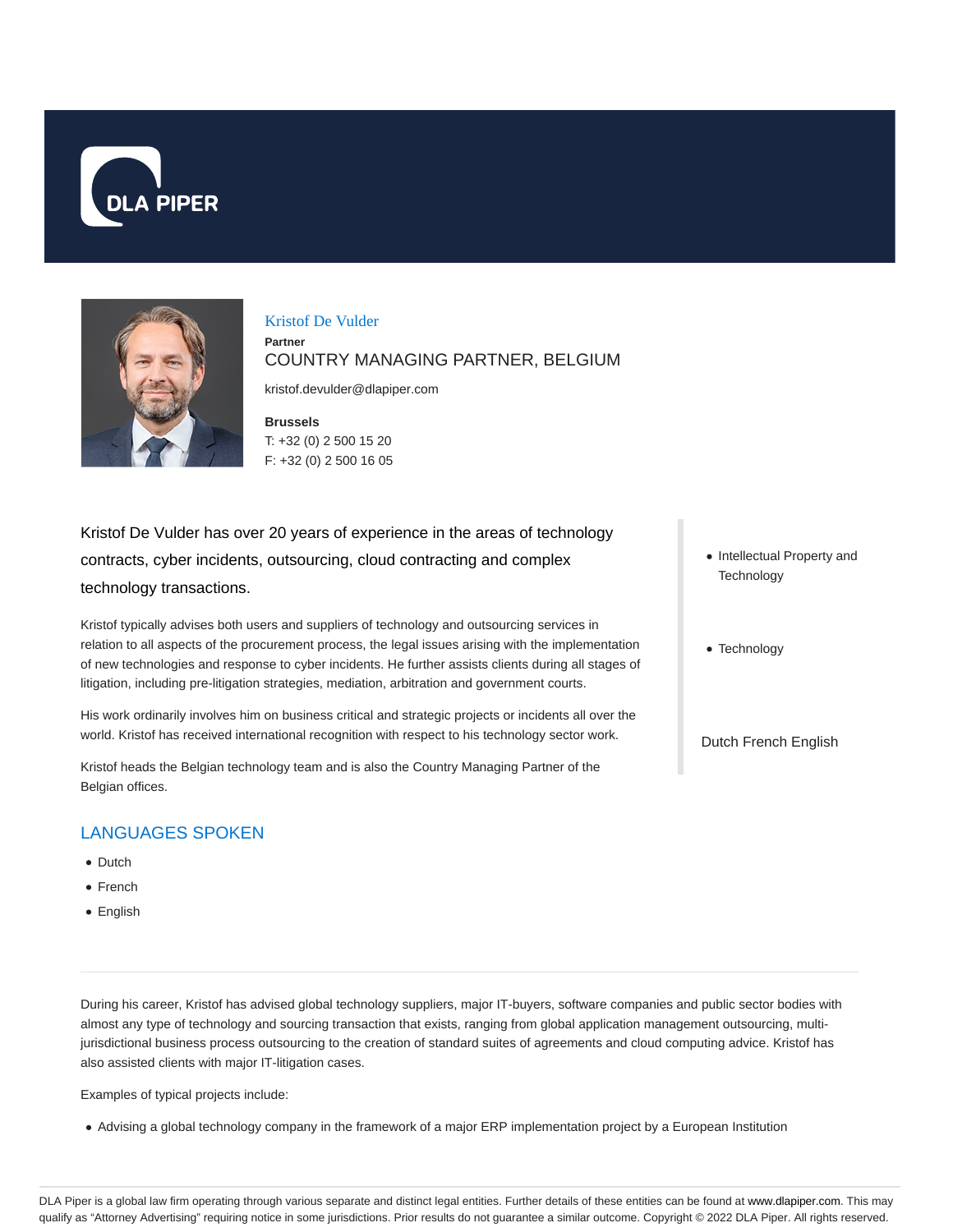- Advising a government company in the framework of the procurement of data centre outsourcing services
- Advising a global life sciences company in connection with five major multi-jurisdictional outsourcing agreements, including an application support outsourcing and an HR business process outsourcing
- Advising clients regarding their cloud strategy, including the review of cloud contracts, the negotiation of such contracts and the drafting of cloud 'overlay' contracts
- Advising on a multi-jurisdictional F&A business process outsourcing between a leading technology company and an international bank
- Drafting and negotiating an offshore application development and maintenance agreement between a payroll service provider and one of the largest offshore service providers in India
- Assisted a world leader in the packaging industry in the preparation and negotiation of a global telecom deal following which all of its sites transferred all of their telecom service requirements (data, fixed and mobile) to a single supplier
- Provided assistance to a Belgian public company on a dispute following termination for cause of a public procurement contract for the major development of customised software. This case is unique both in terms of technical complexity (eg thousands of pages of meeting reports, test reports, etc) and in terms of complexity of the underlying legal issues (eg government contracting terms), particularly regarding the unprecedented termination of a public procurement contract of such value, duration and importance

#### **CREDENTIALS**

# Professional Qualifications

Advocaat registered with the Nederlandse Orde van Advocaten bij de Balie te Brussel

# Prior Experience

- 2005 to date, Partner, DLA Piper
- 2003 to 2005, Lawyer, DLA Piper
- 1998 to 2003, Lawyer, Belgian law firm which became DLA Piper, Brussels
- 1997 to 1998, Scientific collaborator, Ghent University

#### **Education**

- Université Libre de Bruxelles, Telecommunications law, 1999
- Université Libre de Bruxelles, Corporate Law, LLM, 1998
- Université Libre de Bruxelles, Master in Law, 1996

### **Memberships**

- Member of the Brussels Bar
- Active member of the editorial board of several legal journals including Nieuw Juridisch Weekblad

### INSIGHTS

# **Publications**

**Outsourcing: A Practical Guide, Second Edition**

#### 16 February 2021

We are proud to launch our latest publication, Outsourcing: A Practical Guide, Second Edition. This book is a fully updated edition of the key text on outsourcing, written by our market-leading Global Technology and Sourcing team.